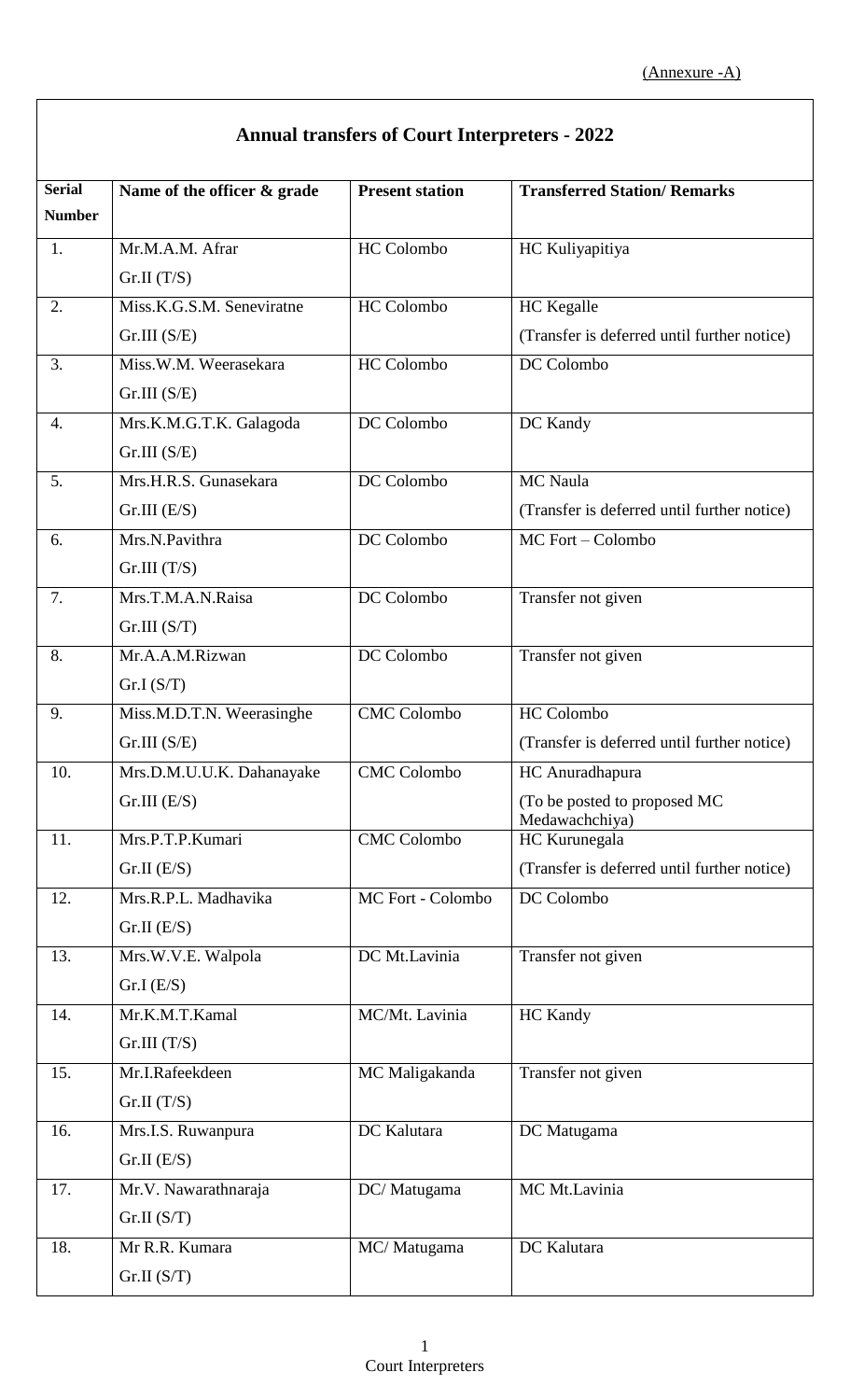| 19. | Mrs.U.G.C.P. Bandara         | DC/MC Attanagalla | DC Negombo                                  |
|-----|------------------------------|-------------------|---------------------------------------------|
|     | Gr.I(S)                      |                   |                                             |
| 20. | Mrs.K.A.Y.C. Weerasooriya    | DC/MC Pugoda      | DC/MC Attanagalla                           |
|     | Gr.III(E/S)                  |                   |                                             |
| 21. | Mr.S.M.M.Irfan               | DC/MC Pugoda      | MC Homagama                                 |
|     | Gr.II(S/T)                   |                   |                                             |
| 22. | Mr.W.U.G.M. Kumar            | MC Mahara         | To be posted to proposed DC Mahara          |
|     | Gr.II(S/E)                   |                   |                                             |
| 23. | Mrs.C. Yadhurshana           | DC Negombo        | HC Homagama                                 |
|     | Gr.III(S/T)                  |                   |                                             |
| 24. | Miss.J.M.L. Liyanage         | MC Welisara       | MC Mahara                                   |
|     | Gr.II(S)                     |                   |                                             |
| 25. | Mrs. E.D.Y. Damayanthi       | HC Avissawella    | MC Matugama                                 |
|     | Gr.III(S/E)                  |                   |                                             |
| 26. | Mr M.T.M. Fazair             | HC Homagama       | DC/MC Pugoda                                |
|     | Gr.II(S/T)                   |                   |                                             |
| 27. | Mrs.P.N.S. Chandrarathna     | MC Homagama       | DC/MC Pugoda                                |
|     | Gr.II(S/E)                   |                   |                                             |
| 28. | Mrs.A.H.F.Rizla              | MC Kaduwela       | HC Avissawella                              |
|     | Gr. II $(T/S)$               |                   | (Transfer is deferred until further notice) |
| 29. | Mrs H.A.N. Dilhani           | DC Balapitiya     | Transfer not given                          |
|     | Gr.I(S/E)                    |                   |                                             |
| 30. | Mrs.G.D.D. Sewwandi          | MC Balapitiya     | HC Kurunegala                               |
|     | Gr.III(E/S)                  |                   | (Transfer is deferred until further notice) |
| 31. | Mrs.M.Z.F. Nafla             | DC Galle          | HC Matara                                   |
|     | Gr.II(S/T)                   |                   |                                             |
| 32. | Miss.T.P.H.H. Thennakoon     | MC Galle          | <b>MC</b> Welisara                          |
|     | Gr.III(S/E)                  |                   | (Transfer is deferred until further notice) |
| 33. | Mr. M.N.M. Risky             | MC Elpitiya       | Transfer not given                          |
|     | Gr.I(S/T)                    |                   |                                             |
| 34. | Mrs. M.Z.F. Najimiya         | HC Matara         | DC Galle                                    |
|     | Gr.II(T/S)                   |                   |                                             |
| 35. | Miss.D.P. Abeywickrama       | DC Matara         | DC Colombo                                  |
|     | Gr.III(S/E)                  |                   | (Transfer is deferred until further notice) |
| 36. | Miss.R.A.K.G.Ranaweerasinghe | DC Matara         | <b>CMC Colombo</b>                          |
|     | Gr.III(S/E)                  |                   | (Transfer is deferred until further notice) |
| 37. | Miss. M.A.F.Azika            | <b>MC</b> Matara  | DC/MC Tangalle                              |
|     | Gr.II(T/S)                   |                   | (Transfer is deferred until further notice) |
| 38. | Mr.M.Y.M. Minshaj            | DC/MC Tangalle    | DC/MC Morawaka                              |
|     | Gr.II(S/T)                   |                   |                                             |
| 39. | Mr.W.H.C.U. Kumara           | HC Hambantota     | DC Matara                                   |
|     | Gr.II(S/E)                   |                   | (Transfer is deferred until further notice) |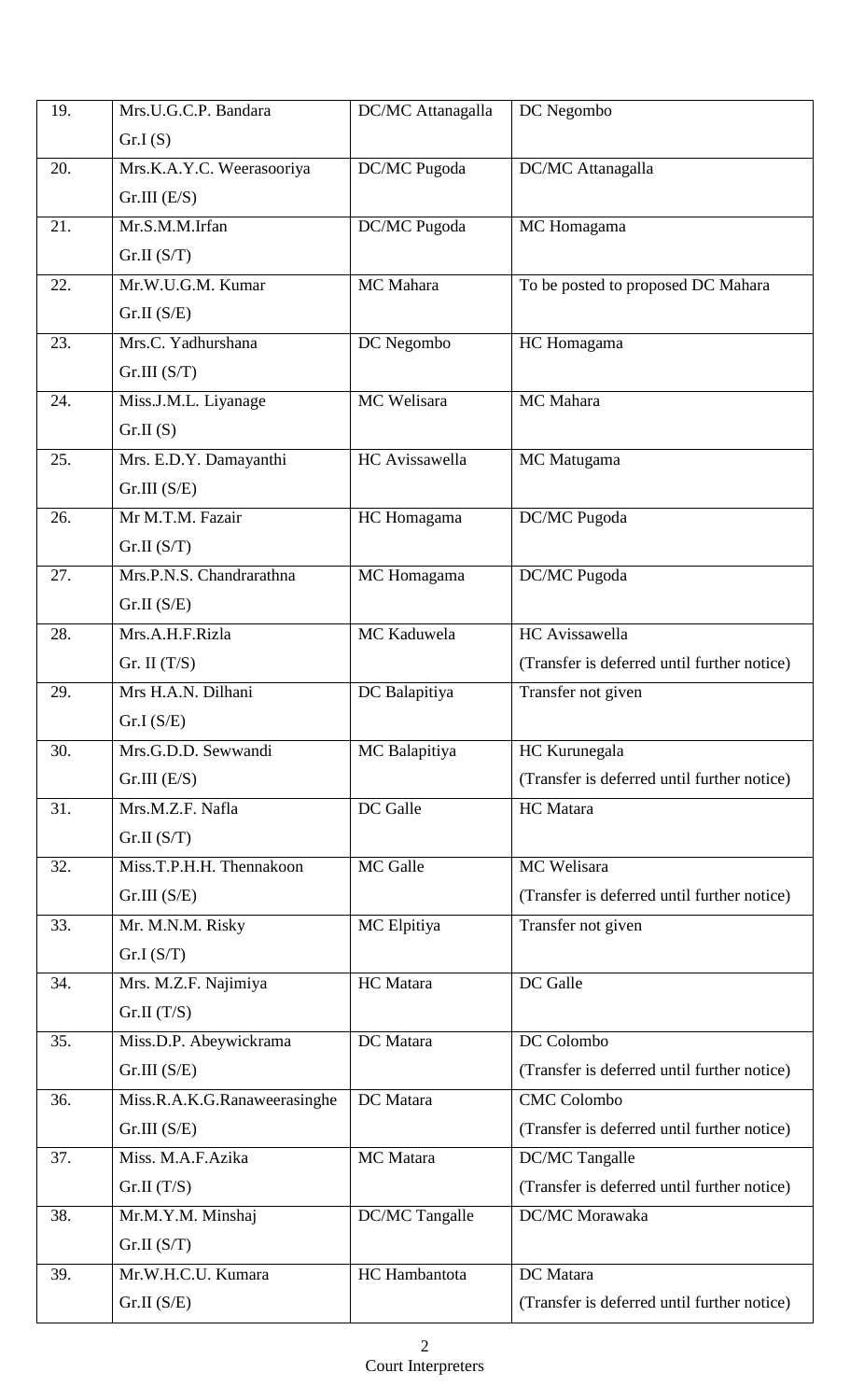| 40. | Mr.H.A.Thilaka             | DC/MC               | HC Hambantota                               |
|-----|----------------------------|---------------------|---------------------------------------------|
|     | Gr.III(S/E)                | Tissamaharama       | (Transfer is deferred until further notice) |
| 41. | Mrs.R.M.S. Harshamala      | HC Kandy            | <b>DC/MC Hatton</b>                         |
|     | Gr.I(E/S)                  |                     |                                             |
| 42. | Mr.A.M.M. Musammil         | HC Kandy            | MC Galagedara                               |
|     | Gr.I(T/S)                  |                     |                                             |
| 43. | Mrs.R.M.I.R.K. Ratnayake   | DC Kandy            | <b>HC Chilaw</b>                            |
|     | Gr.II(E/S)                 |                     |                                             |
| 44. | Mrs.P.C.Dilshani           | MC Kandy            | MC Nuwara Eliya                             |
|     | Gr.III(S/E)                |                     |                                             |
| 45. | Mrs.A.W.N.M. De Silva      | HC Nuwara Eliya     | <b>DC/MC Hatton</b>                         |
|     | Gr.III(T/S)                |                     |                                             |
| 46. | Mr.K.P. Subha              | HC Nuwara Eliya     | Transfer not given                          |
|     | Gr.II(T/S)                 |                     |                                             |
| 47. | Mr.D.M.Nimal               | MC Nuwara Eliya     | DC/MC Welimada                              |
|     | Gr.I(S/E)                  |                     |                                             |
| 48. | Mrs. Thilini Micheal       | <b>DC/MC</b> Hatton | HC Kurunegala                               |
|     | Gr.III(S/T)                |                     |                                             |
| 49. | Mrs.K.Subashini            | <b>DC/MC</b> Hatton | DC/MC Teldeniya                             |
|     | Gr.III(S/T)                |                     |                                             |
| 50. | Mrs.B.H.S.K. Abeyrathne    | <b>DC/MC</b> Matale | Transfer not given                          |
|     | Gr.I(S/E)                  |                     |                                             |
| 51. | Mrs.J.M.R.K. Jayasekara    | MC Galagedara       | MC Kandy                                    |
|     | Gr.II(S)                   |                     |                                             |
| 52. | Mr.S.Vijayan               | DC Ratnapura        | HC Badulla                                  |
|     | Gr.II(S/T)                 |                     | (Transfer is deferred until further notice) |
| 53. | Mrs. W.A.I. Gunarathna     | MC Ratnapura        | Transfer not given                          |
|     | Gr.II(S/E)                 |                     |                                             |
| 54. | Mrs.R.B.M.R.W.K.R. Bandara | MC Ratnapura        | Transfer not given                          |
|     | Gr.III(S/E)                |                     |                                             |
| 55. | Mrs.G.Thammika             | MC Embilipitiya     | DC Mt.Lavinia                               |
|     | Gr.III(T/S)                |                     | (Transfer is deferred until further notice) |
| 56. | Mrs.A.M. Mangalika         | MC Embilipitiya     | DC/MC Pelmadulla                            |
|     | Gr.III(S/T)                |                     | (Transfer is deferred until further notice) |
| 57. | Mr.P.M.D.K. Pathirathne    | DC/MC Pelmadulla    | <b>HC</b> Avissawella                       |
|     | Gr.III(E/S)                |                     | (Transfer is deferred until further notice) |
| 58. | Mrs.N.J.T. Asanthi         | <b>HC</b> Kegalle   | <b>HC</b> Kandy                             |
|     | Gr.III(S/T)                |                     |                                             |
| 59. | Mr. A.N. Nanayakkara       | DC Kegalle          | Transfer not given                          |
|     | Gr.II(S/E)                 |                     |                                             |
| 60. | Miss.M.S.F.Sahana          | HC Kurunegala       | Transfer not given                          |
|     | Gr.III(S/T)                |                     |                                             |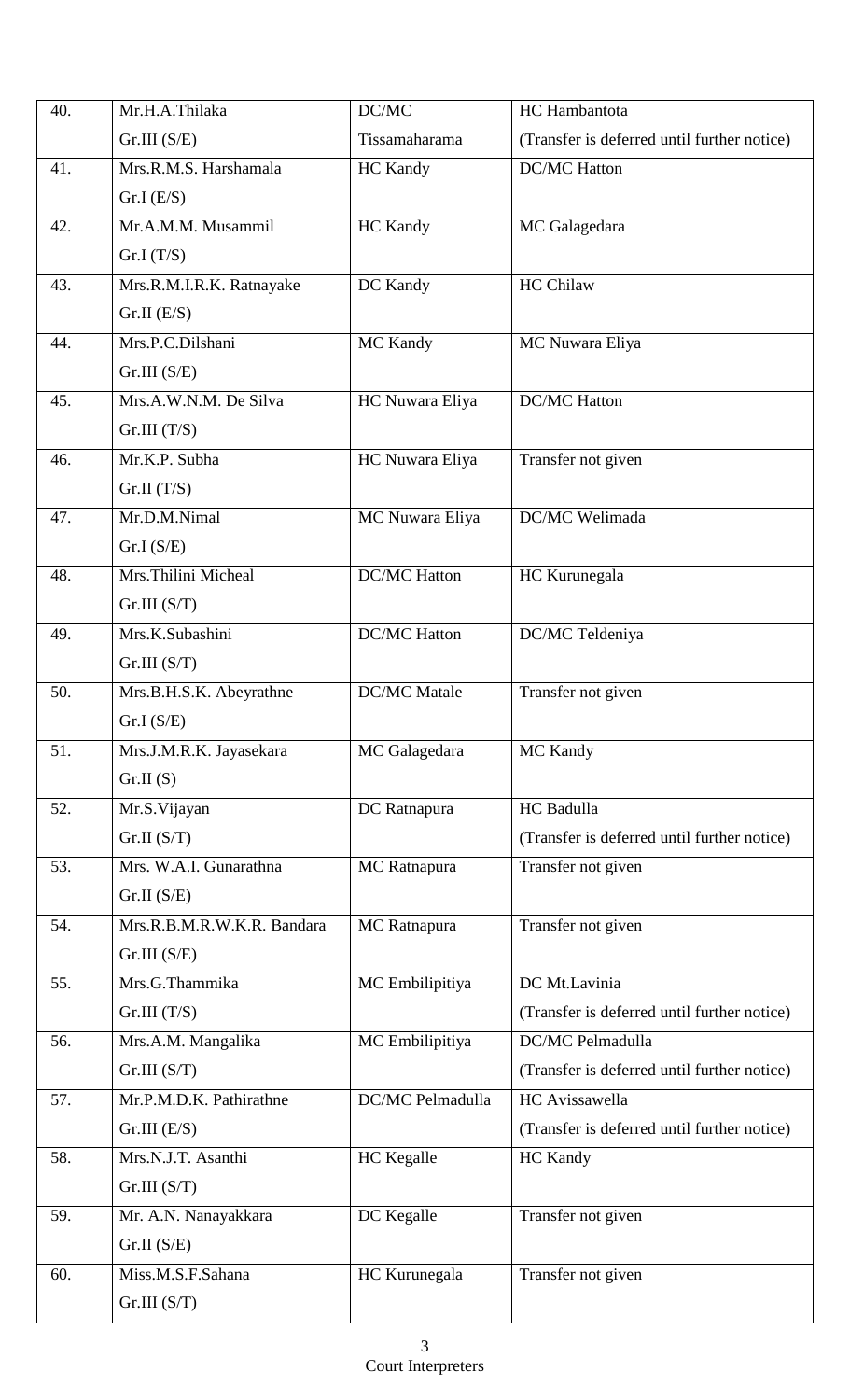| 61. | Miss.R.M.C.T. Karunaratne  | HC Kuliyapitiya    | <b>CMC</b> Colombo                          |
|-----|----------------------------|--------------------|---------------------------------------------|
|     | Gr.III(S/E)                |                    |                                             |
| 62. | Mrs.D.M.M.T. Dissanayake   | DC Kuliyapitiya    | Transfer not given                          |
|     | Gr.II(S)                   |                    |                                             |
| 63. | Mr.Y.L.M.Irfan             | DC/MC Maho         | MC Anuradhapura                             |
|     | Gr.I(S/T)                  |                    | (Transfer is deferred until further notice) |
| 64. | Mr.S.M.Irzad               | MC Galgamuwa       | Transfer not given                          |
|     | Gr.II(S/T)                 |                    |                                             |
| 65. | Mrs.W.A.T. Weerasinghe     | MC Rambadagalla    | Transfer not given                          |
|     | Gr.II(S)                   |                    |                                             |
| 66. | Mr.L.L.Janz                | <b>HC</b> Puttalam | Transfer not given                          |
|     | Gr.III(T/S)                |                    |                                             |
| 67. | Miss.K.M.S.T. Weerasooriya | DC/MC Marawila     | MC Anamaduwa                                |
|     | Gr.III(E/S)                |                    | (Transfer is deferred until further notice) |
| 68. | Mr.M.A.M.Askar             | MC Anamaduwa       | <b>DC/MC</b> Maho                           |
|     | Gr.II(S/T)                 |                    | (Transfer is deferred until further notice) |
| 69. | Mr.S.H.M.Nilam             | HC Anuradhapura    | DC/MC Kekirawa                              |
|     | Gr.II(T/S)                 |                    | (To be posted to proposed MC)               |
|     |                            |                    | Kahatagasdigiliya)                          |
|     |                            |                    | (Transfer is deferred until further notice) |
| 70. | Mrs.M.F.Kadeeja            | DC Anuradhapura    | DC/MC Nikaweratiya                          |
|     | Gr.III(S/T)                |                    |                                             |
| 71. | Mrs.A.S.S.M. Subasena      | MC Anuradhapura    | Transfer not given                          |
|     | Gr.II(E/S)                 |                    |                                             |
| 72. | Mrs.S.Subashini            | MC Anuradhapura    | DC/MC Vavuniya                              |
|     | Gr.II(T/S)                 |                    | (Transfer is deferred until further notice) |
| 73. | Miss.R.D.G.D. Deshapriya   | DC/MC              | DC/MC Marawila                              |
|     | Gr.III(E/S)                | Kebithigollewa     | (Transfer is deferred until further notice) |
| 74. | Mrs.D.S. Seneviratne       | HC Polonnaruwa     | HC Anuradhapura                             |
|     | Gr.III(S/E)                |                    | (Transfer is deferred until further notice) |
| 75. | Mr.I.L.M. Inaam            | DC/MC Polonnaruwa  | HC Anuradhapura                             |
|     | Gr.III(T/S)                |                    | (Transfer is deferred until further notice) |
| 76. | Mr.T.R.I.B. Thalgaspitiya  | DC/MC              | HC Polonnaruwa                              |
|     | Gr.II(S/E)                 | Hingurakgoda       | (Transfer is deferred until further notice) |
| 77. | Mr.M.R.M.Imtiyas           | HC Badulla         | HC Nuwara Eliya                             |
|     | Gr.II(T/S)                 |                    |                                             |
| 78. | Mrs.L.A.F.Fasmina          | HC Badulla         | Transfer not given                          |
|     | Gr.I(T/S)                  |                    |                                             |
| 79. | Mrs.P.A.D.Silva            | DC Badulla         | DC Bandarawela                              |
|     | Gr.I(E/S)                  |                    |                                             |
| 80. | Mrs.S.Mubeena              | MC Badulla         | HC Monaragala                               |
|     | Gr.II(T/S)                 |                    |                                             |